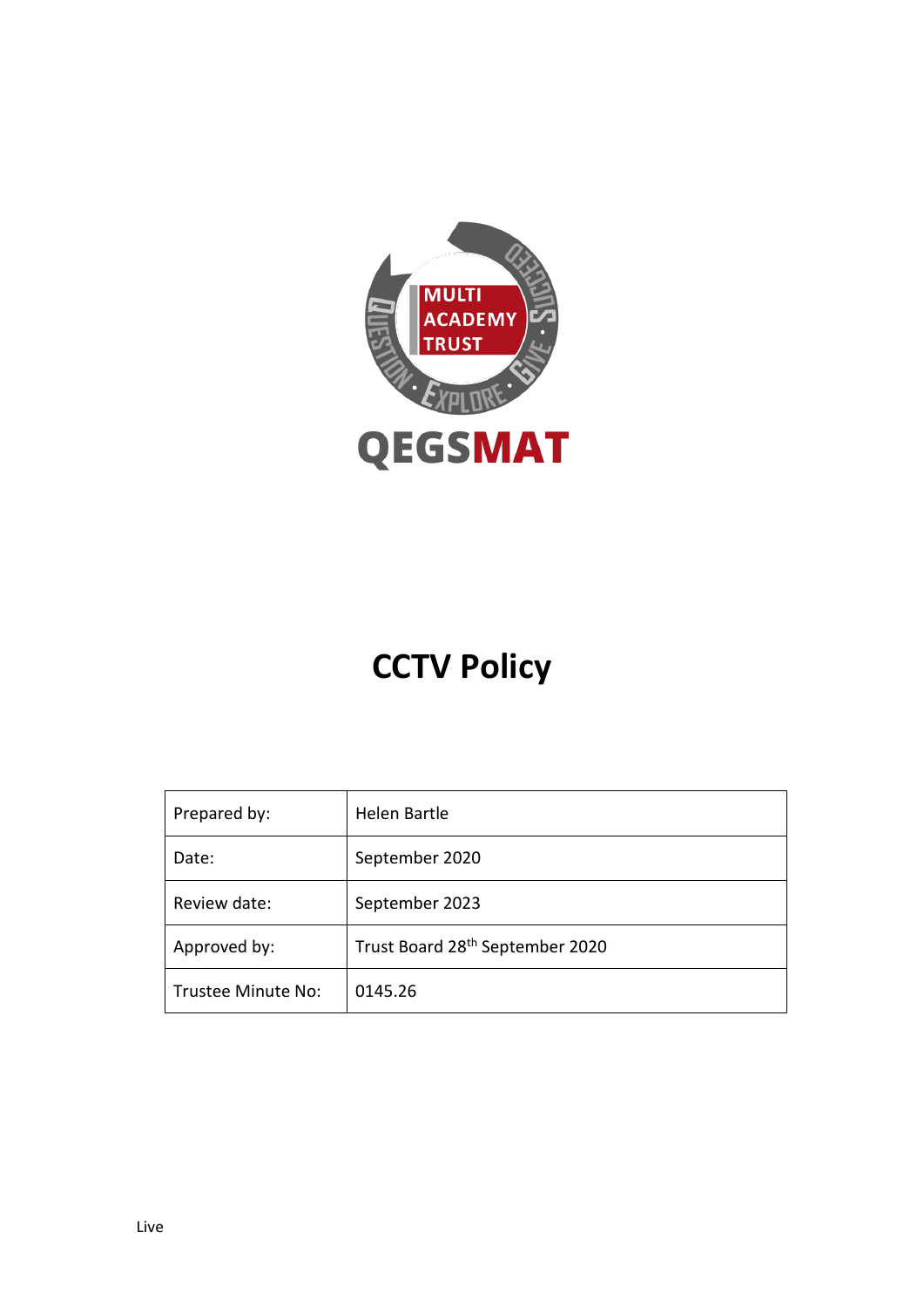### **Contents**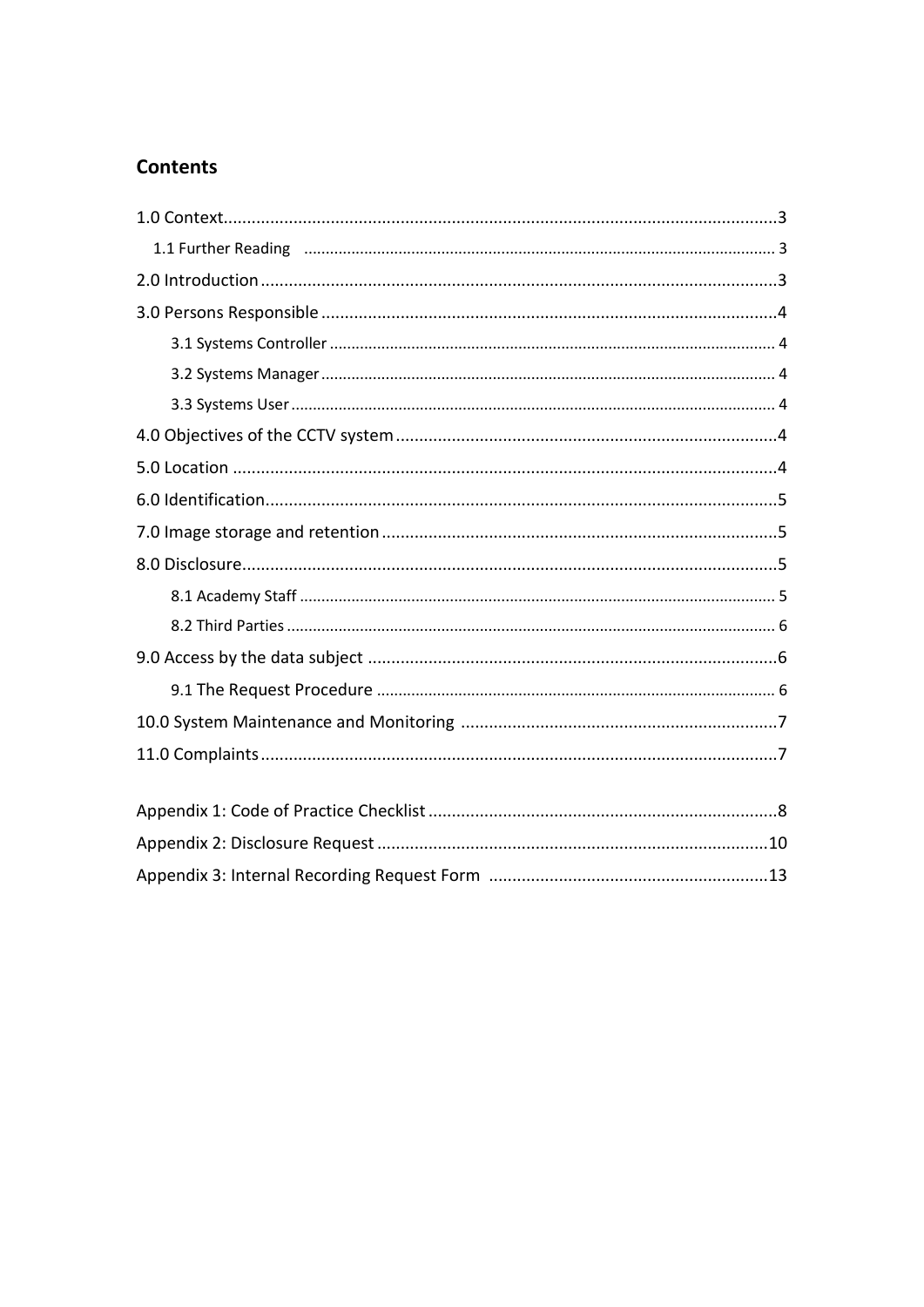

#### **1.0 Context**

The UK is recognised as a leading user of closed circuit television (CCTV) and the public are used to seeing CCTV cameras on virtually every high street. Such systems continue to enjoy general public support but they do involve intrusion into the lives of ordinary people as they go about their day to day business and can raise wider privacy concerns.

QEGSMAT (the Trust) know the public expect CCTV to be used responsibly with proper safeguards in place and has developed this CCTV policy to comply with the Data Protection Act 2018 and the General Data Protection Regulation (GDPR) to inspire confidence that it is using CCTV responsibly.

Images of people are covered by the Data Protection Act and General Data Protection Regulation (GDPR) and so is information about people which is derived from images, for example, vehicle registration numbers.

#### **1.1 Further Reading**

- CCTV ICO Code of Practice <https://ico.org.uk/media/for>[-organisations/documents/1542/cctv-code-of](https://ico.org.uk/media/for-organisations/documents/1542/cctv-code-of-practice.pdf)[practice.pdf](https://ico.org.uk/media/for-organisations/documents/1542/cctv-code-of-practice.pdf)
- Data Protection Act (DPA) <https://ico.org.uk/for>[-organisations/guide-to-data-protection/](https://ico.org.uk/for-organisations/guide-to-data-protection/)
- General Data Protection Regulation (GDPR) <https://ico.org.uk/for>[-organisations/guide-to-the-general-data-protection](https://ico.org.uk/for-organisations/guide-to-the-general-data-protection-regulation-gdpr)[regulation-gdpr](https://ico.org.uk/for-organisations/guide-to-the-general-data-protection-regulation-gdpr)

#### **2.0 Introduction**

The Trust is fully committed to the safety of its staff, students/pupils and visitors and to this extent has invested in the security of its buildings and facilities. The purpose of this policy is to regulate the management, operation and use of CCTV within the Trust.

Under the Protection of Freedoms Act 2012 the processing of personal data captured by CCTV systems (including images identifying individuals) is governed by the Data Protection Act, General Data Protection Regulation (GDPR) and the Information Commissioner's Office (ICO) has issued a code of practice on compliance with legal obligations under that Act. The use of CCTV by schools is covered by the Act, regardless of the number of cameras or how sophisticated the equipment is.

All cameras may be monitored and are only available for use by approved members of staff. The CCTV system is owned by the Trust and will be subject to a review annually.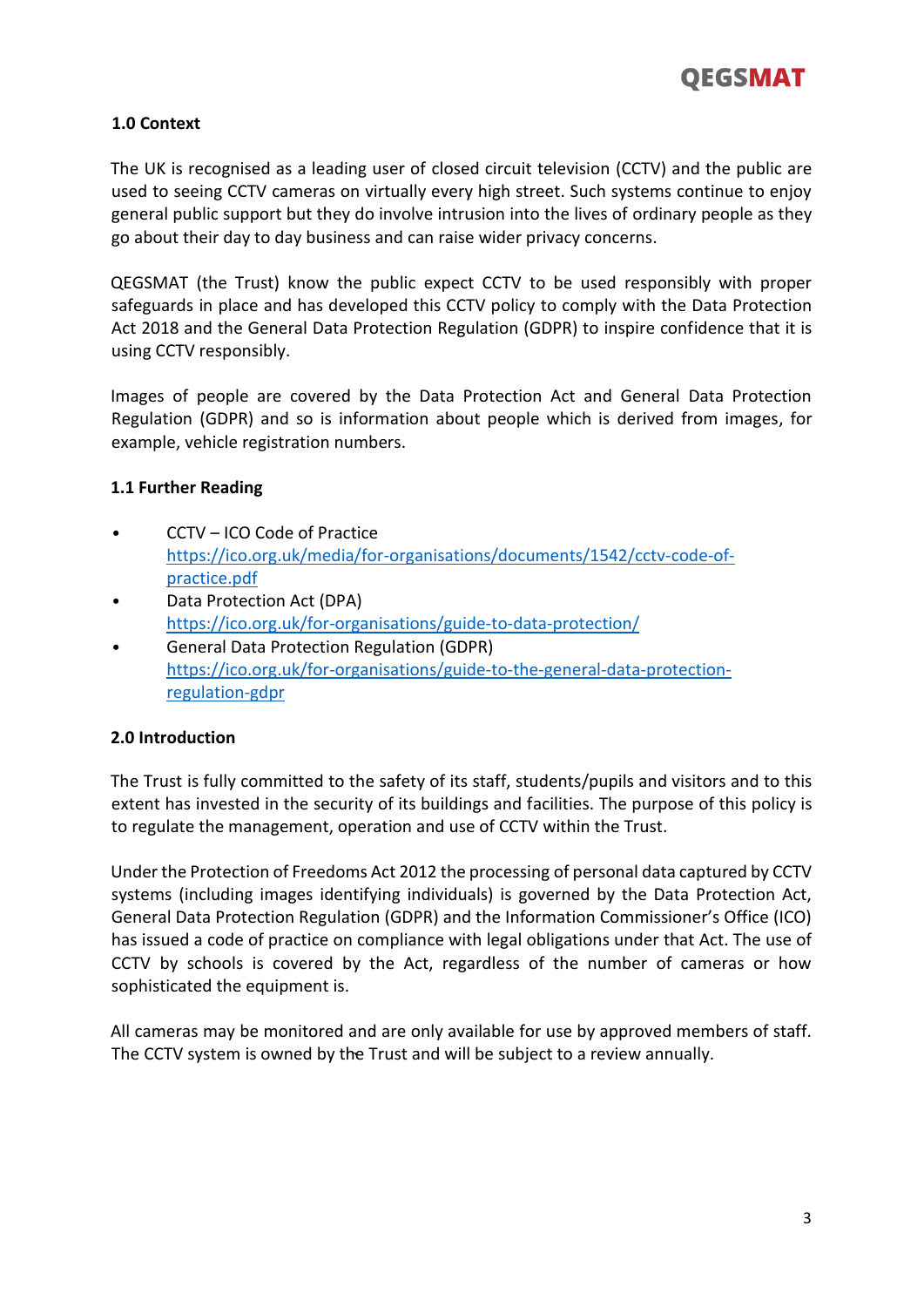

#### **3.0 Persons Responsible**

**3.1 System Controller** Each Headteacher is herein named the System Controller at each academy and is responsible for the implementation and enforcement of this policy within their respective academies.

**3.2 System Manager** The System Controller may name an individual System Manager for the day-to-day management of the CCTV systems.

#### **3.3 System User**

The System Controller has the authority to grant access to specific individuals (System User) to view and access recordings. Each individual will be given a separate account for accessing the system when that feature is available.

#### **3.4 User Responsibilities**

All users of the CCTV system have the following responsibilities:

- To uphold the arrangements of this policy.
- To handle images/data securely and responsibly, within the aims of the policy. Staff need to be aware that they could be committing a criminal offence if they misuse CCTV images.
- To uphold the recorded procedure for subject access requests.
- To attend training/refresher sessions as required.
- To report any breach of this policy or procedure to the System Controller.

#### **4.0 Objectives of the CCTV System**

The Trust uses CCTV equipment to provide a safer, more secure environment for students/pupils, staff and visitors, to prevent bullying, vandalism and theft. Essentially the system is used to:

- Protect the Trust's buildings and its assets to ensure they are kept free from intrusion, vandalism, damage or disruption.
- Support the police in a bid to deter and detect crime.
- Assist in identifying, apprehending and prosecuting offenders.
- Safeguard students/pupils, staff and the public.
- Monitor behaviour where there is cause for concern.
- Assist in the usage and management of Trust buildings on a day-to-day basis.

The Trust does not have hidden cameras.

#### **5.0 Location**

Cameras are located in those areas where each academy has identified a need. The academies' CCTV systems are solely used for the purposes identified above.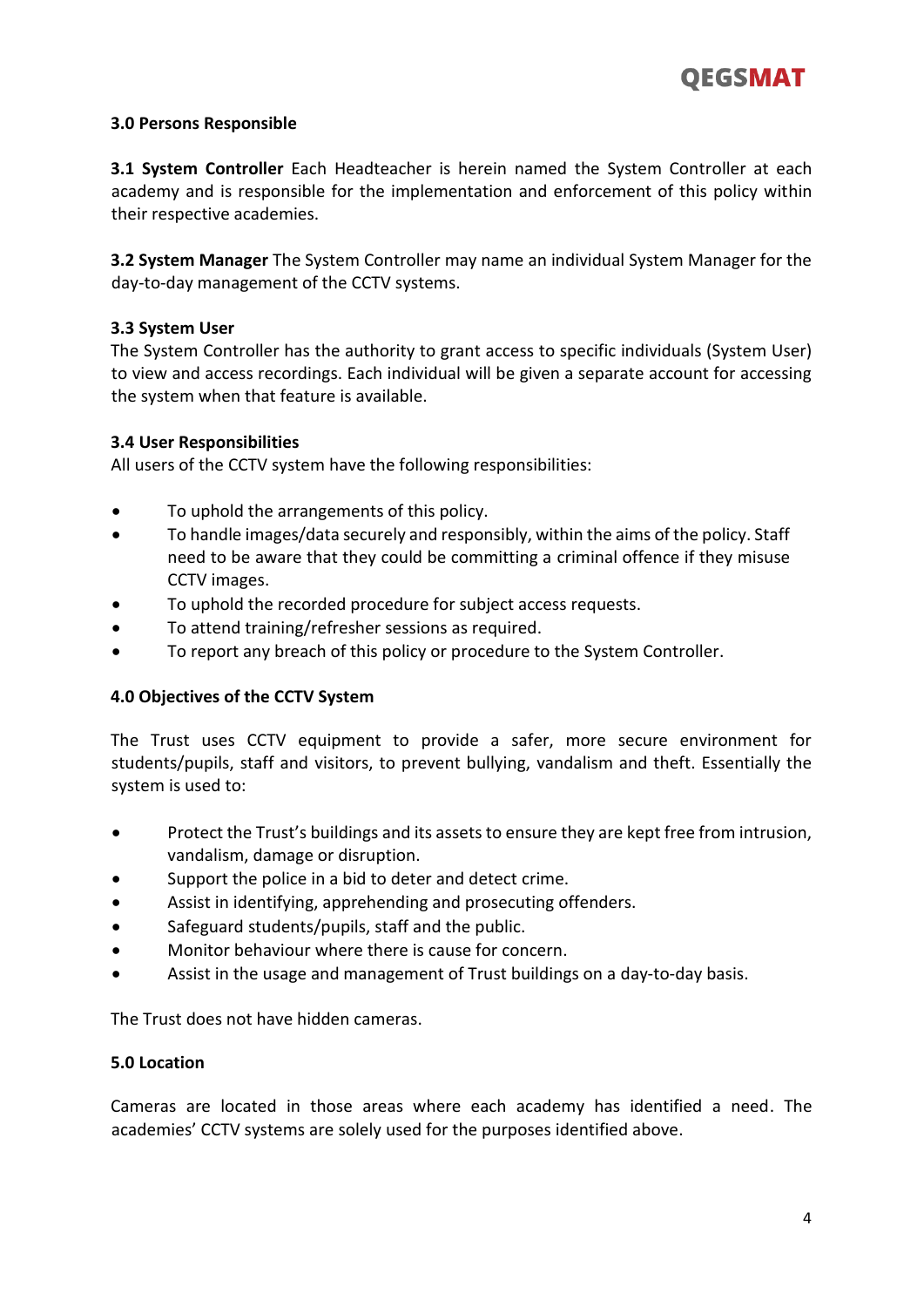

#### **6.0 Identification**

In areas where CCTV is used the Trust will ensure that there are prominent signs placed at the entrance of the CCTV zone.

The signs will be:

- Clearly visible.
- Contain details of the organisation operating the scheme and who to contact about the scheme.

#### **7.0 Image Storage and Retention**

Recorded images will be stored in a way that ensures their integrity and in a way that allows specific times and dates to be identified. Access to live images is restricted to a list of approved users unless the monitor displays a scene which is in plain sight from the location of the monitors. Recorded images can only be viewed in a restricted area by those staff authorised by the System Manager. The recorded images are viewed only when there is a clear reason for this to happen.

The Trust reserves the right to use images captured on CCTV where there is activity that the Trust cannot be expected to ignore such as potential criminal activity, safeguarding, gross misconduct or behaviour which puts others at risk. Images retained for evidential purposes will be retained in a locked area accessible by the System Controller or System Manager only. Where images are retained, the System Controller will ensure the reason for its retention is recorded, along with where it is kept, any use made of the images and finally when it is destroyed.

Neither the Data Protection Act nor the Information and Records Management Society prescribe any specific minimum or maximum periods which apply to CCTV recorded images. CCTV images are usually retained for a period of between 7-31 days depending on the resolution of the footage and the capacity of the storage device.

#### **8.0 Disclosure**

Disclosure may be authorised to law enforcement agencies, even if a system was not established to prevent or detect crime, if withholding it would prejudice the prevention or detection of crime.

#### **8.1 Academy Staff**

Viewing of recorded images by members of staff can only be authorised by the System Controller or those with delegated access. Disclosure will only be granted if it is consistent with the objectives of the CCTV system.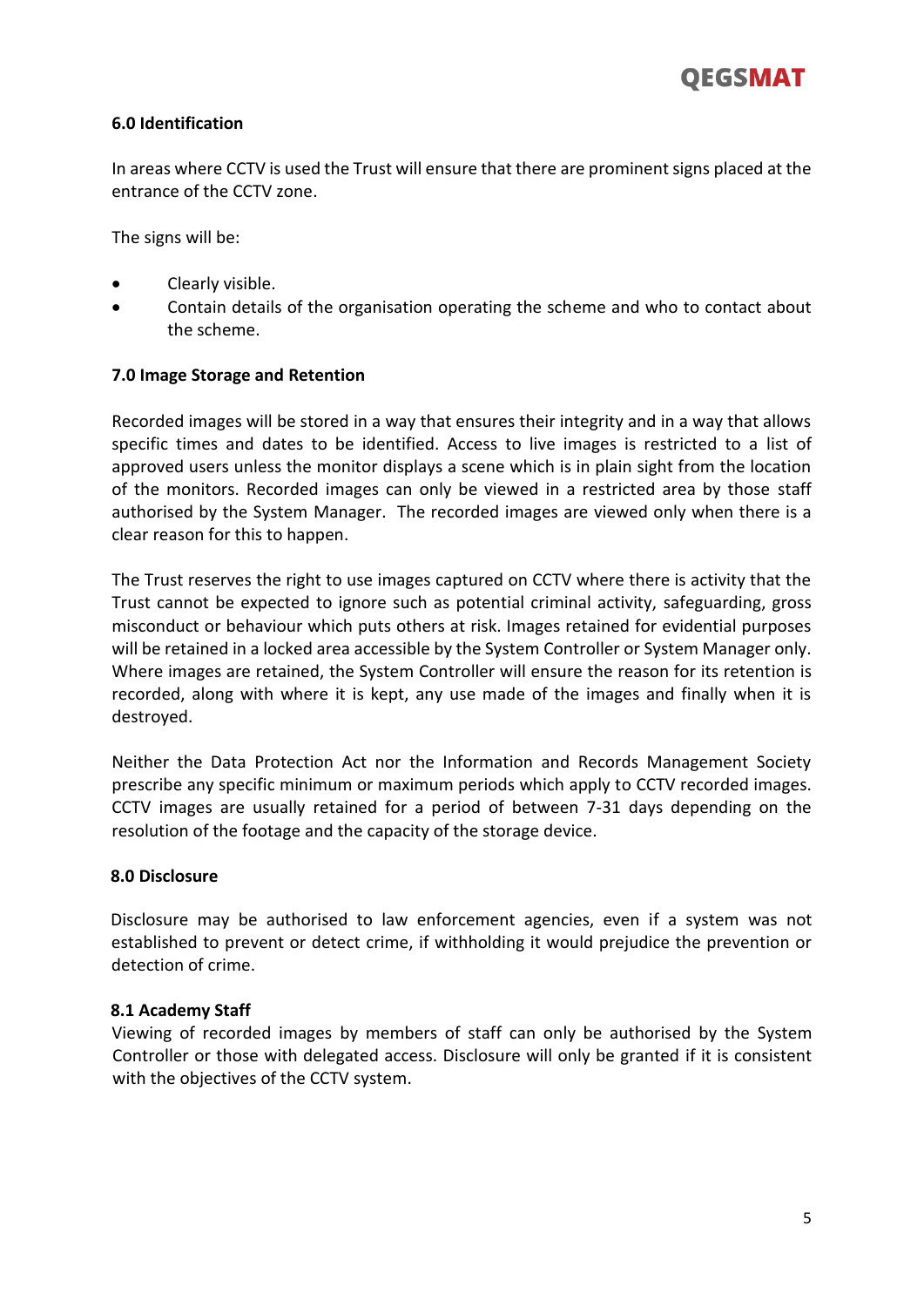#### **8.2 Third Parties**

Disclosure of the recorded images to third parties can only be authorised by the System Controller. Disclosure will only be granted if either:

- Its release is fair to the individuals concerned; or
- There is an overriding legal obligation (e.g. information access rights); or
- It is consistent with the purpose for which the system was established.

#### **9.0 Access by the Data Subject**

The Data Protection Act provides Data Subjects (individuals to whom "personal data" relate) with a right to data held about themselves, including those obtained by CCTV. Requests for Data Subject Access should be made in writing to the academy's Data Protection Co-ordinator (see Subject Access Request form, Appendix 2) and will be dealt with in accordance with the Trust's Data Protection policy.

#### **9.1 The Request Procedure**

Initial request for disclosure:

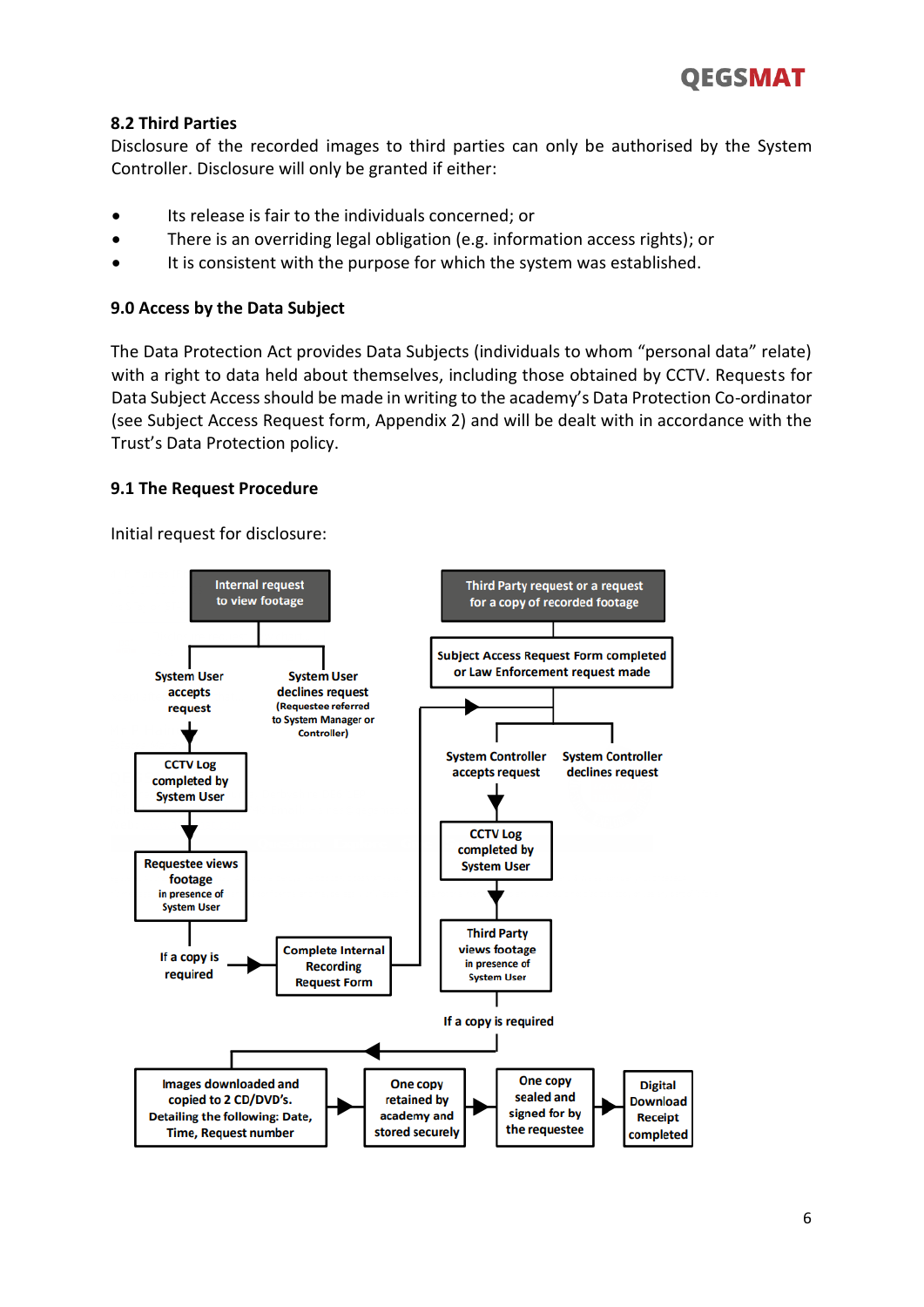

#### **10.0 System Maintenance and Monitoring**

The Trust undertakes regular audits to ensure that the use of CCTV continues to be justified. The audit includes a review of:

- Completed Code of Practice checklist.
- Its stated purpose.
- The location of cameras.
- The images recorded and the length of time they may be stored for.
- CCTV policy and procedure.

The CCTV systems are owned by the Trust.

#### **11.0 Complaints**

Any complaints about an academy's CCTV system should follow the QEGSMAT Complaints policy. A copy of which is available from [on the QEGSMAT website.](http://www.qegsmat.com/documents/policies/)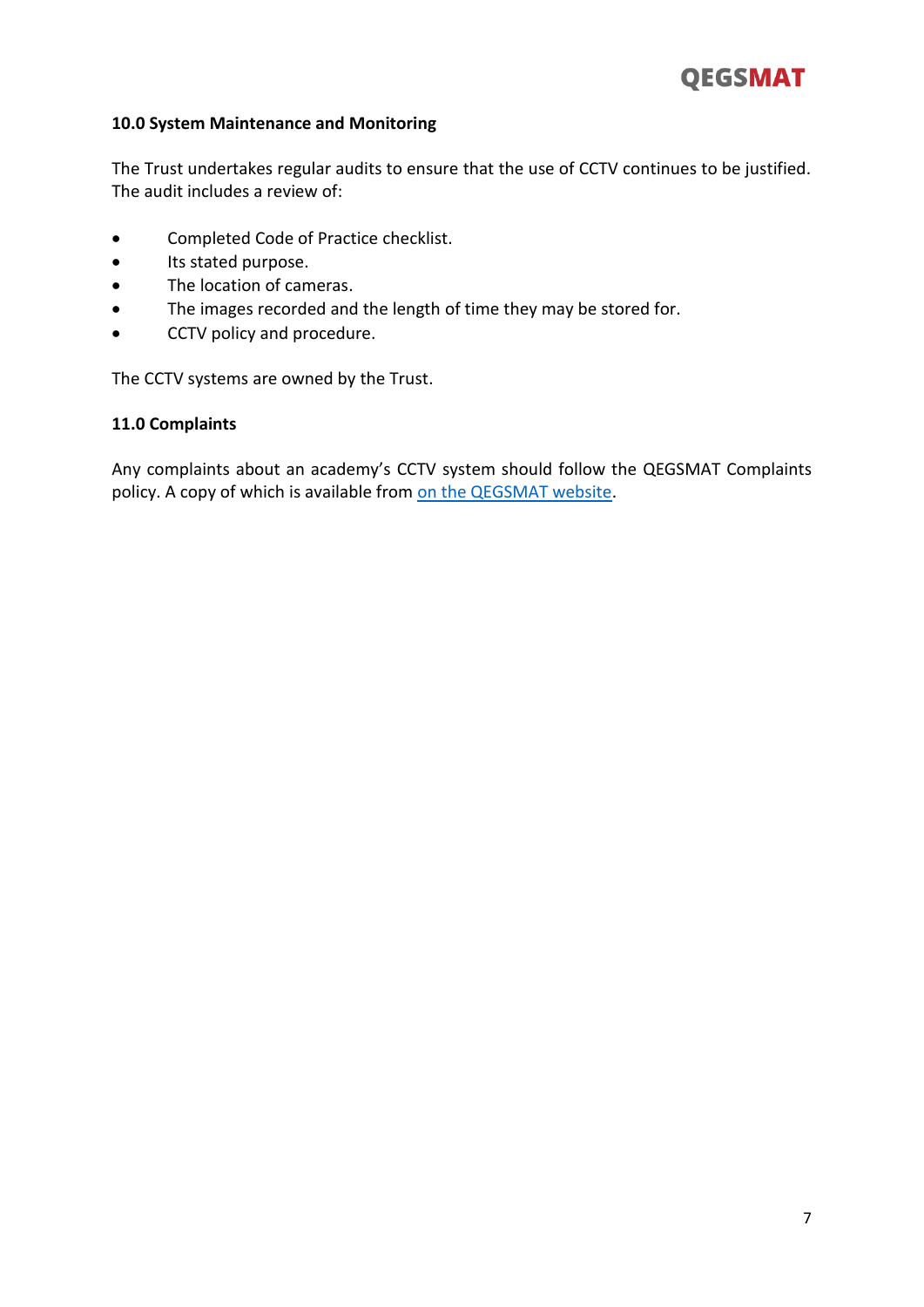#### **Appendix 1: Code of Practice Check List**

This CCTV system and the images produced by it are controlled by the academy which is responsible for how the system is used.

The Trust has considered the need for using CCTV and has decided it is required for the prevention and detection of crime and for protecting the safety of our community. It will not be used for other purposes.

|                                                                                                                                                                                                                  | <b>Checked</b><br>(Date) | By | Date of next<br>review<br>(12 Months) |
|------------------------------------------------------------------------------------------------------------------------------------------------------------------------------------------------------------------|--------------------------|----|---------------------------------------|
| There is a named individual who is responsible<br>for the operation of the system.                                                                                                                               |                          |    |                                       |
| The problem we are trying to address has been<br>defined and recorded, and installing cameras is<br>the best solution. This decision should be<br>reviewed on a regular basis.                                   |                          |    |                                       |
| A system has been chosen which produces clear<br>images which the law enforcement bodies<br>(usually the police) can use to investigate crime<br>and these can easily be taken from the system<br>when required. |                          |    |                                       |
| Cameras have been sited so that they provide<br>clear images.                                                                                                                                                    |                          |    |                                       |
| Cameras have been positioned to avoid<br>capturing the images of persons not visiting the<br>premises.                                                                                                           |                          |    |                                       |
| There are visible signs showing that CCTV is in<br>operation. Where it is not obvious who is<br>responsible for the system, contact details are<br>displayed on the sign(s).                                     |                          |    |                                       |
| Images from this CCTV system are securely<br>stored, where only a limited number of<br>authorised persons may have access to them.                                                                               |                          |    |                                       |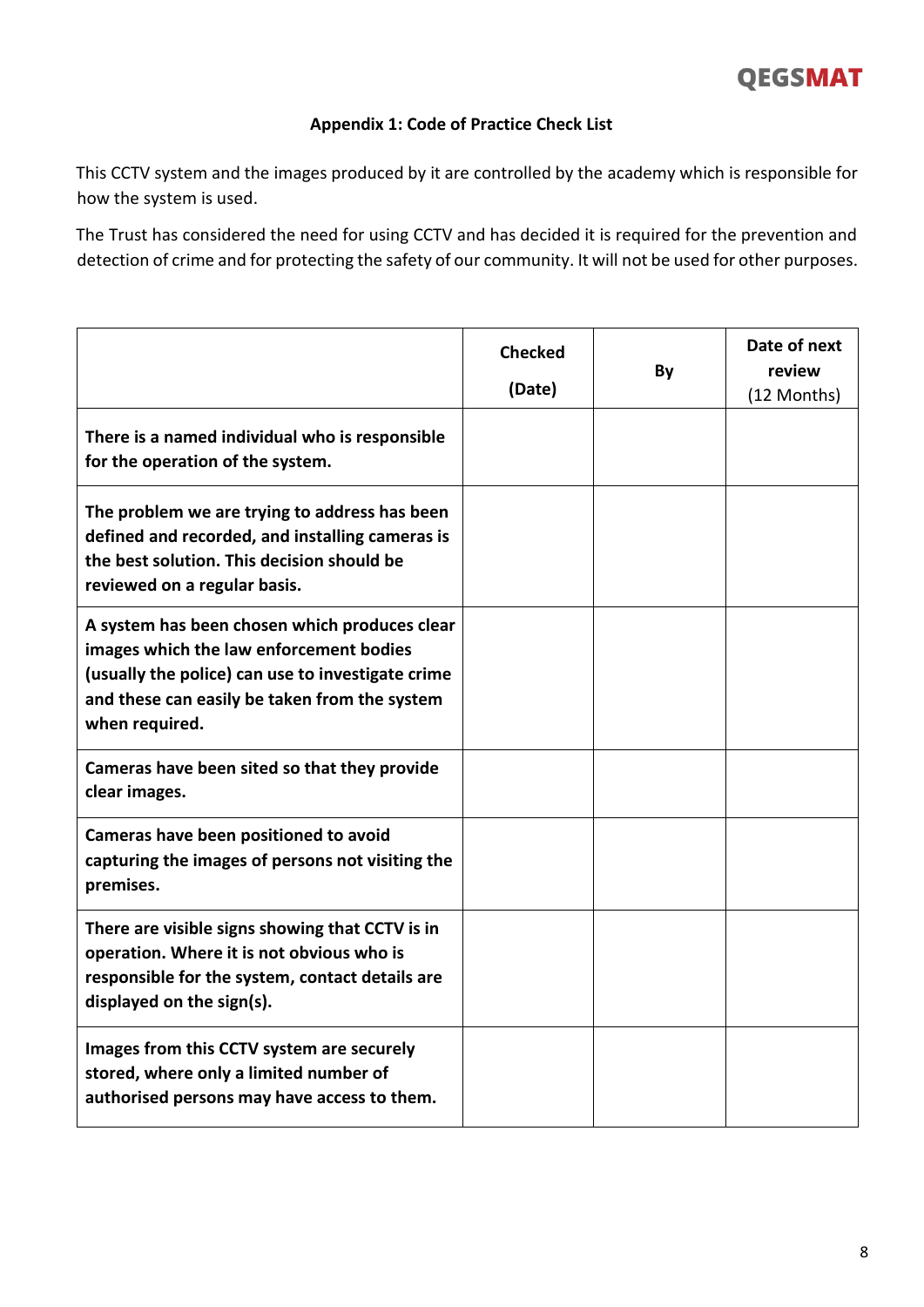# QEGSMAT

| The recorded images will only be retained long<br>enough for any incident to come to light (e.g.<br>for a theft to be noticed) and the incident to be<br>investigated.                                                              |  |  |
|-------------------------------------------------------------------------------------------------------------------------------------------------------------------------------------------------------------------------------------|--|--|
| Except for law enforcement bodies, images will<br>not be provided to third parties unless deemed<br>appropriate by the system controller, in line<br>with the CCTV policy.                                                          |  |  |
| The potential impact on individuals' privacy has<br>been identified and taken into account in the<br>use of the system.                                                                                                             |  |  |
| The organisation knows how to respond to<br>individuals making requests for copies of their<br>own images. If unsure the controller knows to<br>seek advice from the Information Commissioner<br>as soon as such a request is made. |  |  |
| Regular checks are carried out to ensure that<br>the system is working properly.                                                                                                                                                    |  |  |
| <b>Academy Authorised User list has been</b><br>updated.                                                                                                                                                                            |  |  |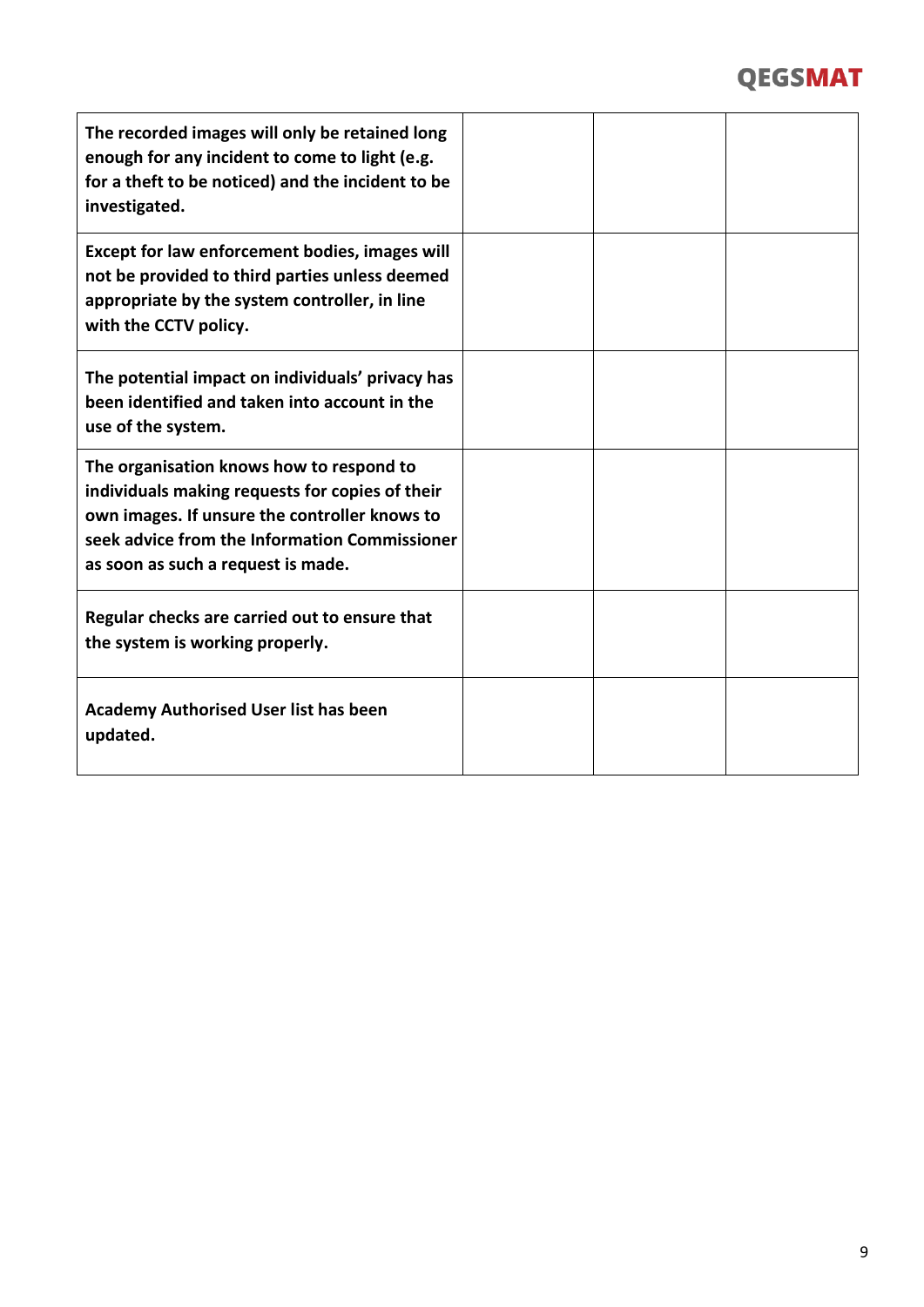#### **Appendix 2: Disclosure Request**

#### **QEGSMAT CCTV SUBJECT ACCESS REQUEST FORM**

Under the terms of the Data Protection Act 1998, an individual has the right to request a copy of any personal information held about him/her by QEGSMAT, whether it is in hard copy, electronic or CCTV.

Please complete this form, providing as much information as possible, should you wish to exercise your right in requesting disclosure of your data recorded on CCTV.

#### **PLEASE NOTE THAT RECORDED DATA IS HELD FOR APPROXIMATELY 28 DAYS BEFORE IT IS DELETED.**

| <b>1. PERSONAL DETAILS</b>                                                              |                   |
|-----------------------------------------------------------------------------------------|-------------------|
| Applicant's full name:                                                                  |                   |
| Applicant's postal address:                                                             |                   |
| Applicant's email address:                                                              |                   |
| 2. INFORMATION REQUIRED                                                                 |                   |
| To help us find the CCTV data you require, please complete the following section.       |                   |
| Location/position of CCTV camera:                                                       |                   |
| Date image taken:                                                                       | Time image taken: |
| Brief description of the applicant's appearance and likely activities captured by CCTV: |                   |
|                                                                                         |                   |
|                                                                                         |                   |
|                                                                                         |                   |
|                                                                                         |                   |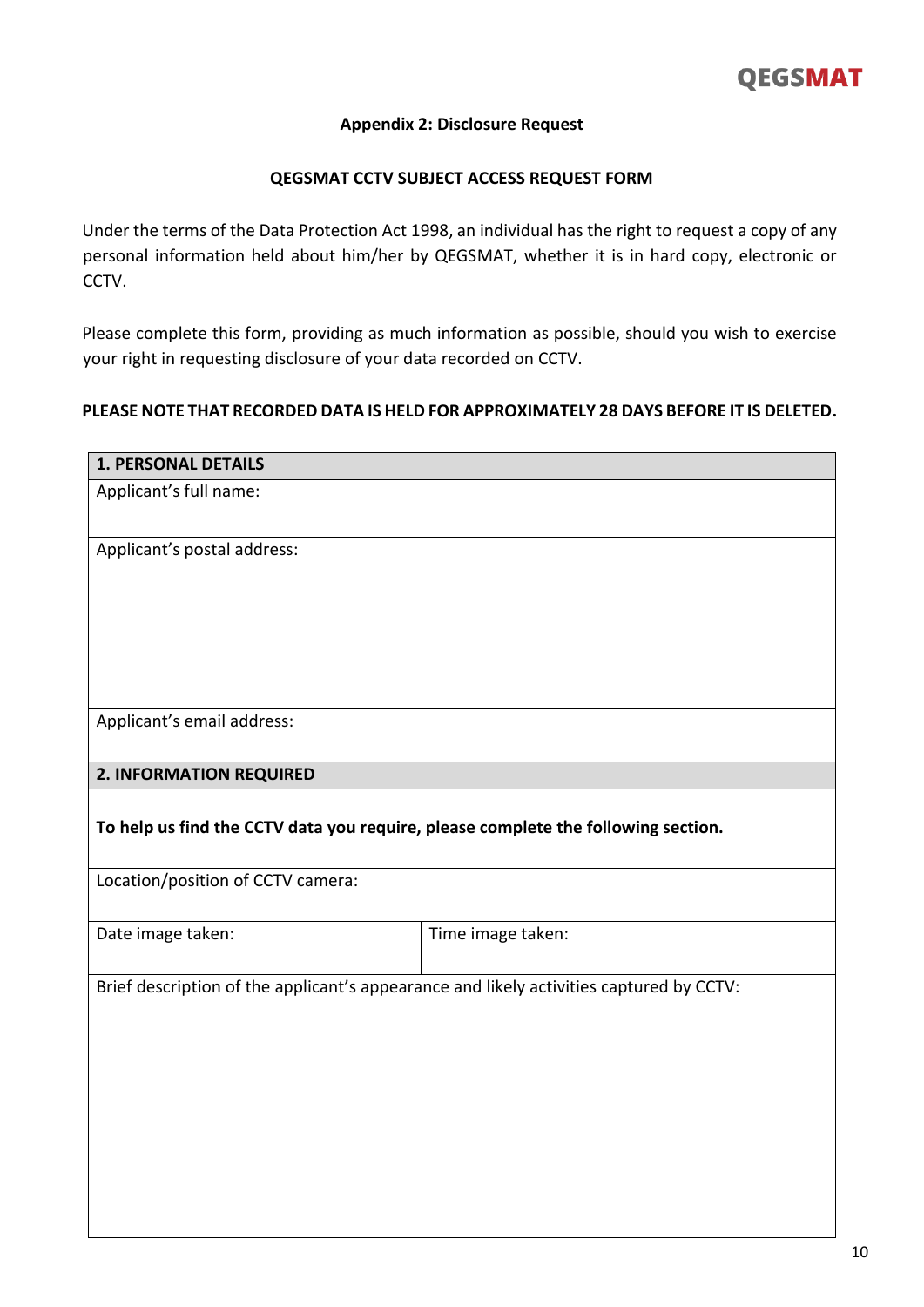## **QEGSMAT**

| A recent photograph will be required to assist identification of the relevant images.             |                      |  |
|---------------------------------------------------------------------------------------------------|----------------------|--|
| Any other information that might assist us in finding the information required:                   |                      |  |
|                                                                                                   |                      |  |
|                                                                                                   |                      |  |
|                                                                                                   |                      |  |
|                                                                                                   |                      |  |
| Do you require a hard copy of the image                                                           |                      |  |
| or would "viewing" the images be<br>sufficient?                                                   | Hard copy<br>Viewing |  |
|                                                                                                   |                      |  |
|                                                                                                   |                      |  |
| Please state reason for requesting a hard copy:                                                   |                      |  |
|                                                                                                   |                      |  |
|                                                                                                   |                      |  |
|                                                                                                   |                      |  |
|                                                                                                   |                      |  |
|                                                                                                   |                      |  |
|                                                                                                   |                      |  |
| Please give explanation of how hard copy will be kept secure:                                     |                      |  |
|                                                                                                   |                      |  |
|                                                                                                   |                      |  |
|                                                                                                   |                      |  |
|                                                                                                   |                      |  |
|                                                                                                   |                      |  |
|                                                                                                   |                      |  |
| <b>3. DECLARATION</b>                                                                             |                      |  |
|                                                                                                   |                      |  |
| I confirm that all of the information I have provided is correct and that I am the Data Subject.  |                      |  |
|                                                                                                   |                      |  |
| Signed:                                                                                           | Date:                |  |
|                                                                                                   |                      |  |
| <b>OR</b>                                                                                         |                      |  |
| I confirm that I am acting on behalf of the Data Subject and have submitted proof of my authority |                      |  |
| to do so.                                                                                         |                      |  |
|                                                                                                   |                      |  |
| Name:                                                                                             |                      |  |
|                                                                                                   |                      |  |
|                                                                                                   |                      |  |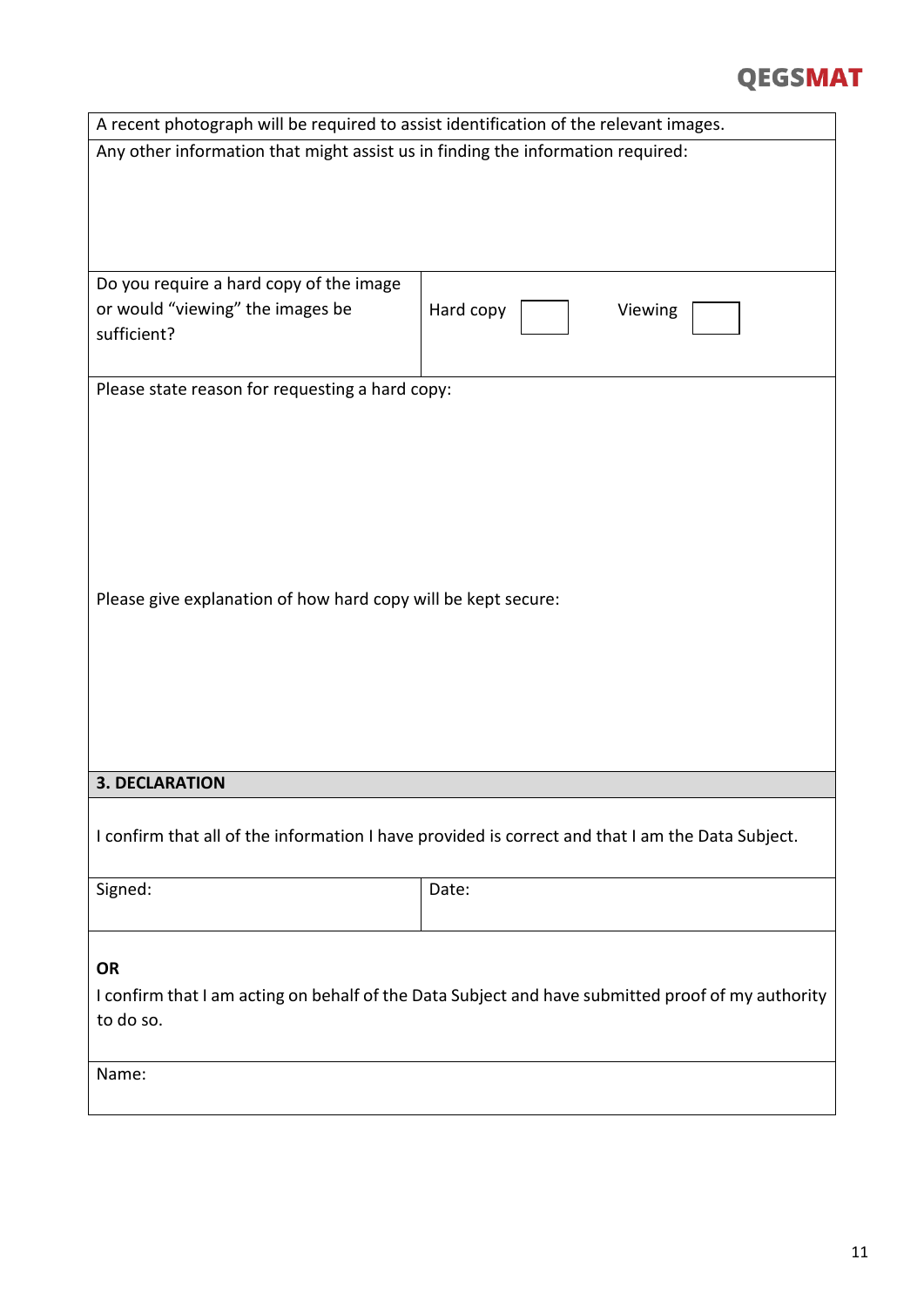| Postal address:                                                                                                                                                                  |       |  |
|----------------------------------------------------------------------------------------------------------------------------------------------------------------------------------|-------|--|
|                                                                                                                                                                                  |       |  |
| Email address:                                                                                                                                                                   |       |  |
| Signed:                                                                                                                                                                          | Date: |  |
| <b>4. PROOF OF IDENTITY</b>                                                                                                                                                      |       |  |
| If you are applying on someone else's behalf, please enclose documented authority to act on the<br>Data Subject's behalf.                                                        |       |  |
| <b>5. POSTAL ADDRESS</b>                                                                                                                                                         |       |  |
| After completing the application form, please check to ensure that all the information you have<br>provided is accurate and all the required documents and the fee are enclosed. |       |  |
| Please return the application form to:                                                                                                                                           |       |  |
| <b>Data Controller</b><br><b>QEGSMAT</b><br><b>The Green Road</b><br><b>Ashbourne</b><br><b>Derbyshire</b><br><b>DE6 1EP</b>                                                     |       |  |